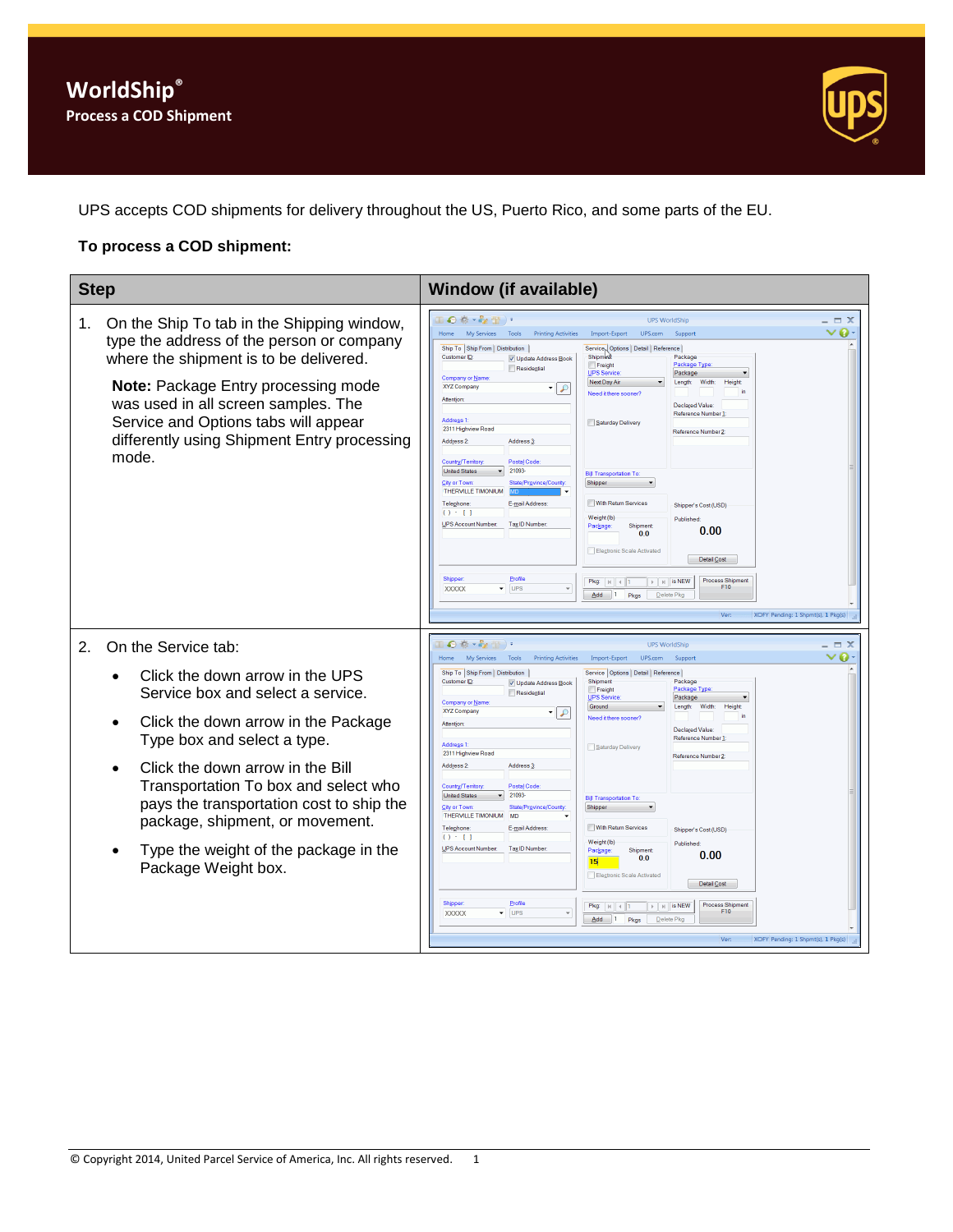

| 3.<br>The Shipper's Cost appears in the lower<br>right.<br>Click the Options tab. | $\equiv$ $\times$<br><b>UPS WorldShip</b><br>$\boldsymbol{0}$<br>Home My Services<br>Tools<br><b>Printing Activities</b><br>Import-Export<br>UPS.com<br>Support<br>Ship To Ship From Distribution<br>Service   Options   Detail   Reference  <br>Customer ID:<br>Shipment<br>Package<br>V Update Address Book<br>Freight<br>Package Type<br>Residential<br>UPS Service<br>Package<br>$\blacktriangledown$<br>Company or Name<br>Ground<br>Length:<br>Width:<br>Height<br>XYZ Company<br>9 ا •<br>in<br>Need it there sooner?<br>Attention<br>Declared Value:<br>Reference Number 1:<br>Address <sub>1</sub><br>Saturday Delivery<br>2311 Highview Road<br>Reference Number 2:<br>Address 2:<br>Address 3:<br>Country/Territory<br>Postal Code<br>21093-<br><b>United States</b><br><b>Bill Transportation To:</b><br>City or Town:<br>State/Province/County<br>Shipper<br>THERVILLE TIMONIUM<br><b>MD</b><br>Telephone:<br>E-mail Address:<br>With Return Services<br>Shipper's Cost (USD)<br>$() - 1$<br>Weight (lb)<br>Published:<br><b>UPS Account Number:</b><br>Tax ID Number:<br>Package:<br>Shipment<br>9.62<br>15.0<br>15<br>Electronic Scale Activated<br>Detail Cost<br>Profile<br><b>Shipper:</b><br>Process Shipment<br>$\blacktriangleright$ $\blacktriangleright$ $\blacktriangleright$ $\blacktriangleright$ is NEW<br>F10<br>$\overline{\phantom{a}}$ UPS<br><b>XXXXX</b><br>$\overline{\phantom{a}}$<br>$Add \t1$<br>Delete Pkg<br>Pkgs |
|-----------------------------------------------------------------------------------|----------------------------------------------------------------------------------------------------------------------------------------------------------------------------------------------------------------------------------------------------------------------------------------------------------------------------------------------------------------------------------------------------------------------------------------------------------------------------------------------------------------------------------------------------------------------------------------------------------------------------------------------------------------------------------------------------------------------------------------------------------------------------------------------------------------------------------------------------------------------------------------------------------------------------------------------------------------------------------------------------------------------------------------------------------------------------------------------------------------------------------------------------------------------------------------------------------------------------------------------------------------------------------------------------------------------------------------------------------------------------------------------------------------------------------------------------------|
| The Options tab appears and shows the<br>4.                                       | XOFY Pending: 1 Shpmt(s), 1 Pkg(s)<br>Ver:<br>40 卷 * 62 册 ) *<br><b>UPS WorldShip</b><br>$\equiv$ $\times$                                                                                                                                                                                                                                                                                                                                                                                                                                                                                                                                                                                                                                                                                                                                                                                                                                                                                                                                                                                                                                                                                                                                                                                                                                                                                                                                               |
| available shipment and package options.<br>Select the COD check box under Package | ◉<br>Home My Services Tools Printing Activities<br>$\checkmark$<br>Import-Export<br>UPS.com<br>Support<br>Ship To Ship From Distribution<br>Service Options Detail Reference<br>Customer ID:<br>V Update Address Book<br><b>Shipment Options:</b><br>Package COD<br><b>Handling Charge</b><br>Residential<br><b>Import Control</b><br>Company or Name<br>Quantum View Notify<br>Amount<br>Return Services<br><b>XYZ Company</b><br>-   0                                                                                                                                                                                                                                                                                                                                                                                                                                                                                                                                                                                                                                                                                                                                                                                                                                                                                                                                                                                                                 |
| Options.                                                                          | <b>USD</b><br>UPS carbon neutral<br>Attention<br>Cashier's Check<br>Money Order Only<br>Address 1:<br>Add Shipping Charges<br>2311 Highview Road<br>To COD<br>Package Options:<br>Address 2:<br>Address 3:<br>Additional Handling<br>Dangerous Goods<br>Country/Territory:<br>Postal Code<br>Declared Value<br><b>United States</b><br>21093<br><b>Delivery Confirmation</b><br>Quantum View Notify<br>City or Town:<br>State/Province/County:<br>Shipper Release<br>THERVILLE TIMONIUM<br><b>MD</b><br>Telephone:<br>E-mail Address:<br>$() - 1$                                                                                                                                                                                                                                                                                                                                                                                                                                                                                                                                                                                                                                                                                                                                                                                                                                                                                                        |
|                                                                                   | UPS Account Number:<br>Tax ID Number:<br>0.00 USD<br>Option Cost:<br>9.62 USD<br><b>Total Cost</b><br>Detail Cost<br>Shipper<br>Profile<br>Process Shipment<br>Pkg:   H   4   1<br>$\triangleright$   $\triangleright$   is NEW<br>F10<br>$\overline{\phantom{a}}$ UPS<br>XXXXX<br>$\overline{\phantom{a}}$<br>$Add \quad 1$<br>Pkgs<br>Delete Pkg<br>XOFY Pending: 1 Shpmt(s), 1 Pkg(s)<br>Ver:                                                                                                                                                                                                                                                                                                                                                                                                                                                                                                                                                                                                                                                                                                                                                                                                                                                                                                                                                                                                                                                         |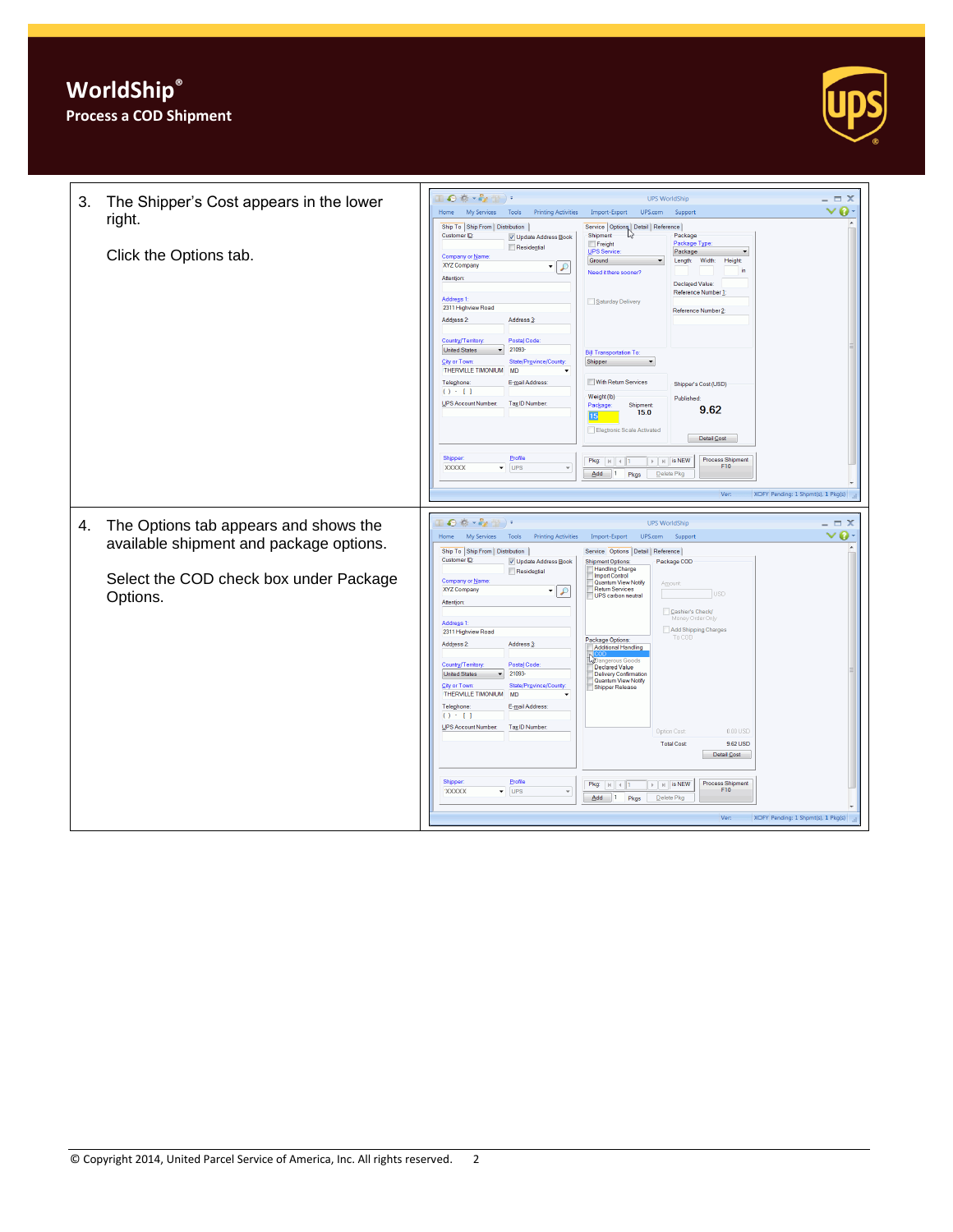## **WorldShip® Process a COD Shipment**



- 5. The fields needed to complete a COD shipment appear to the right of the option check box.
	- Type the amount of the COD in the Amount box.
	- Select the Cashier's Check/Money Order Only check box if the UPS driver should only accept a cashier's check, money order, official bank check, or similar instrument for the exact amount of the COD package as shown in the Amount box.

If you do not select this check box, the UPS driver can also accept a business or personal check. UPS does not accept cash (currency) in any amount for a COD package.

 Select the Add Shipping Charges To COD check box if the UPS driver should collect the amount shown in the Amount box plus a shipping charge.

**Tips:** 

- The amount added to the COD Amount is the charge for that package only – not the entire shipment.
- For Hundredweight shipments within the US, the rate that would have applied to the package if it were shipped as a single-piece shipment is added to the COD Amount.

| $\mathbf{O}$ is $\mathbf{e}$ in $\mathbf{e}$                                                                                                                                                                                                                                                          |                                                                                                                                                                    | <b>UPS WorldShip</b>                                                                                                                                                                                                                                                                                                                                                                                                                                                                                                     | $\mathbf x$ |
|-------------------------------------------------------------------------------------------------------------------------------------------------------------------------------------------------------------------------------------------------------------------------------------------------------|--------------------------------------------------------------------------------------------------------------------------------------------------------------------|--------------------------------------------------------------------------------------------------------------------------------------------------------------------------------------------------------------------------------------------------------------------------------------------------------------------------------------------------------------------------------------------------------------------------------------------------------------------------------------------------------------------------|-------------|
| <b>My Services</b><br>Home                                                                                                                                                                                                                                                                            | <b>Printing Activities</b><br>Tools                                                                                                                                | Import-Export<br>UPS.com<br>Support                                                                                                                                                                                                                                                                                                                                                                                                                                                                                      |             |
| Ship To Ship From Distribution<br>Customer ID:<br>Company or Name:<br>XYZ Company<br>Attention:<br>Address 1:<br>2311 Highview Road<br>Address 2:<br>Country/Territory:<br><b>United States</b><br>City or Town:<br><b>THERVILLE TIMONIUM</b><br>Telephone:<br>$() - 1$<br><b>UPS Account Number:</b> | V Update Address Book<br>Residential<br>₽<br>Address 3:<br>Postal Code:<br>21093-<br>State/Province/County:<br><b>MD</b><br>٠<br>E-mail Address:<br>Tax ID Number: | Service Options Detail Reference<br><b>Shipment Options:</b><br>Package COD<br><b>Handling Charge</b><br><b>Import Control</b><br>Quantum View Notify<br>Amount<br><b>Return Services</b><br>21.50<br><b>USD</b><br><b>UPS</b> carbon neutral<br>Cashier's Check/<br>Money Order Only<br>V Add Shipping Charges<br>To COD<br>Package Options:<br><b>Additional Handling</b><br>$\nabla$ COD<br>Dangerous Goods<br><b>Declared Value</b><br><b>Delivery Confirmation</b><br>Quantum View Notify<br><b>Shipper Release</b> |             |
| Shipper:<br><b>XXXXXX</b><br>۰                                                                                                                                                                                                                                                                        | Profile<br><b>UPS</b><br>÷                                                                                                                                         | 11.00 USD<br><b>Option Cost</b><br><b>Total Cost</b><br>20.62 USD<br><b>Detail Cost</b><br><b>Process Shipment</b><br>is NEW<br>Pkg:<br>$\mathbb{N}$<br>$\mathbb{N}$<br>F10<br>Add<br>Pkgs<br>Delete Pkg                                                                                                                                                                                                                                                                                                                 |             |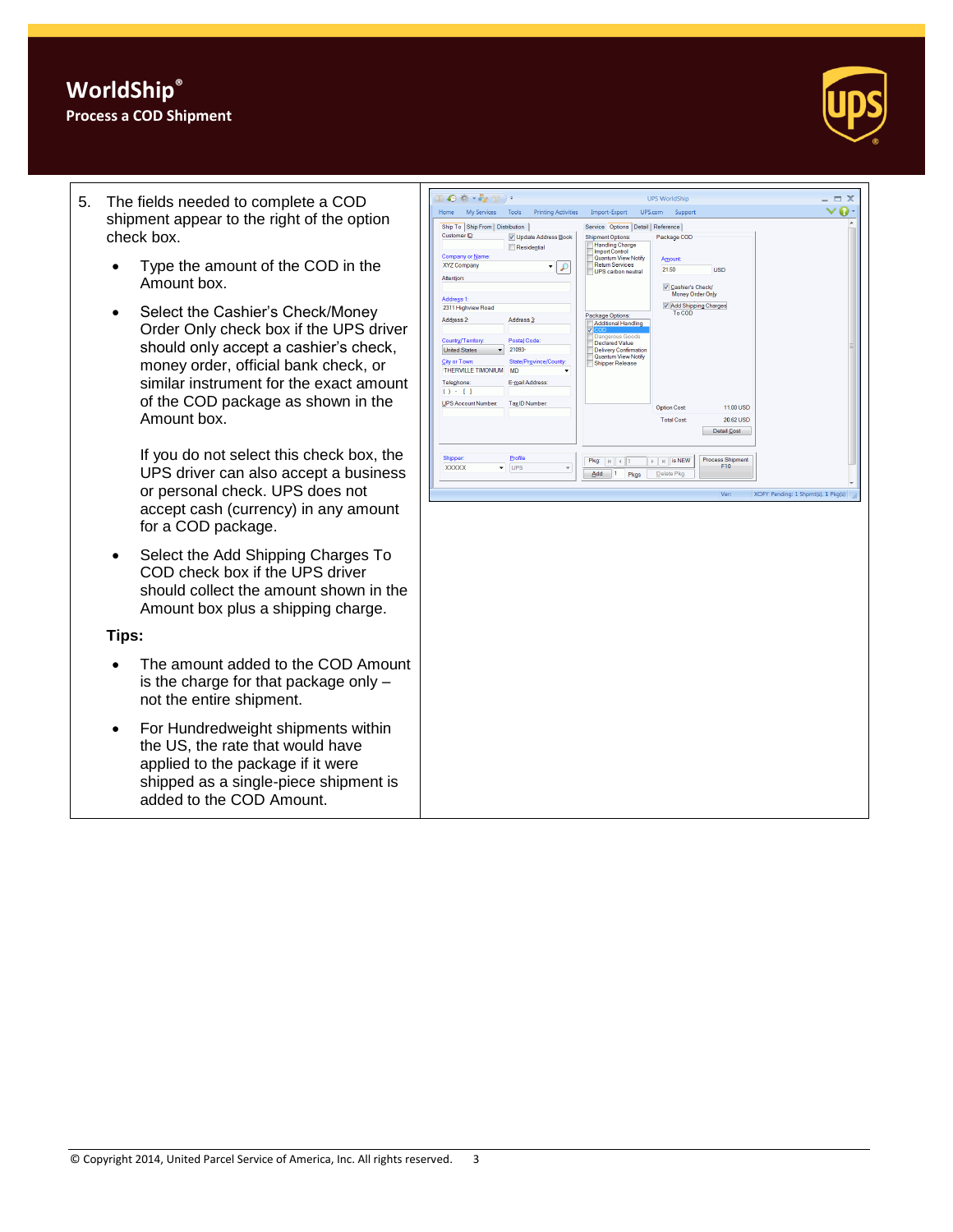

| 6. | The Option Cost appears in the lower right | $\mathbf{0} \oplus \mathbf{v}_{2}$ $\cdots$<br><b>UPS WorldShip</b>                                                                                                                                                                                 | $\Box$ $\times$<br>ø<br>$\checkmark$ |  |  |
|----|--------------------------------------------|-----------------------------------------------------------------------------------------------------------------------------------------------------------------------------------------------------------------------------------------------------|--------------------------------------|--|--|
|    | on the Options tab.                        | My Services<br>Home<br>Tools<br><b>Printing Activities</b><br>Import-Export<br>UPS.com<br>Support<br>Ship To Ship From Distribution                                                                                                                 |                                      |  |  |
|    | Click the Process Shipment F10 button.     | Service Options Detail Reference<br>Customer ID:<br>V Update Address Book<br>Package COD<br><b>Shipment Options:</b><br>Handling Charge<br>Residential<br><b>Import Control</b><br>Company or Name                                                  |                                      |  |  |
|    |                                            | Quantum View Notify<br>Amount<br><b>Return Services</b><br>XYZ Company<br>$\mathcal{L}$<br>▾<br>21.50<br><b>USD</b><br>UPS carbon neutral<br>Attention                                                                                              |                                      |  |  |
|    |                                            | ☑ Cashier's Check/<br>Money Order Only<br>Address 1:<br>V Add Shipping Charges<br>2311 Highview Road<br>To COD                                                                                                                                      |                                      |  |  |
|    |                                            | Package Options:<br>Address 2:<br>Address 3<br>Additional Handling<br>s Goods<br>Country/Territory:<br>Postal Code                                                                                                                                  |                                      |  |  |
|    |                                            | <b>Declared Value</b><br><b>United States</b><br>21093-<br>Delivery Confirmation<br>Quantum View Notify<br>State/Province/County<br>City or Town:<br>Shipper Release<br>THERVILLE TIMONIUM<br><b>MD</b>                                             |                                      |  |  |
|    |                                            | Teleghone:<br>E-mail Address:<br>$() \cdot 1$                                                                                                                                                                                                       |                                      |  |  |
|    |                                            | UPS Account Number:<br>Tax ID Number:<br>11.00 USD<br><b>Option Cost</b>                                                                                                                                                                            |                                      |  |  |
|    |                                            | <b>Total Cost</b><br>20.62 USD<br>Detail Cost                                                                                                                                                                                                       |                                      |  |  |
|    |                                            | <b>Shipper:</b><br>Profile<br>Process Shipment<br>$\mathbb{F}$   $\mathbb{H}$   is NEW<br>Pkg: $ k $ 4 1<br>F10<br><b>XXXXX</b><br>$\overline{\phantom{a}}$ UPS<br>$\overline{\phantom{a}}$<br>↳<br>$Add \t 1$<br>Pkgs<br>Delete Pkg                |                                      |  |  |
|    |                                            |                                                                                                                                                                                                                                                     |                                      |  |  |
|    |                                            | XOFY Pending: 1 Shpmt(s), 1 Pkg(s)<br>Ver:                                                                                                                                                                                                          |                                      |  |  |
|    | 7. A blank Shipping window appears.        | ◎ 卷×4g 册 )。<br><b>UPS WorldShip</b><br>$\Box$ $X$                                                                                                                                                                                                   |                                      |  |  |
|    |                                            | Home<br>My Services Tools<br><b>Printing Activities</b><br>Import-Export<br>UPS.com<br>Support                                                                                                                                                      | $\vee$ 0                             |  |  |
|    | On the Home tab, select History or press   | Create a Return<br>$\searrow$<br>m<br>Multi-piece Shipment                                                                                                                                                                                          |                                      |  |  |
|    | the F3 key on the keyboard.                | History<br>Repeat Undo<br>Void<br>Track<br><b>Addresse</b><br>End of<br>Pickup<br>Messagino<br>Save Shipment<br>Day<br>Information<br>Center<br>D                                                                                                   |                                      |  |  |
|    |                                            | <b>Shipment Activities</b><br>Pickups<br>Track<br>Manage Addresses End of Day<br>Messages<br>Navigate                                                                                                                                               |                                      |  |  |
|    |                                            | Attention<br>Declared Value:<br>Reference Number 1<br>Address <sub>1</sub><br>Saturday Delivery                                                                                                                                                     |                                      |  |  |
|    |                                            | Reference Number 2:<br>Address 2:<br>Address <sub>3</sub>                                                                                                                                                                                           |                                      |  |  |
|    |                                            | Country/Territory:<br>Postal Code<br><b>United States</b><br><b>Bill Transportation To:</b>                                                                                                                                                         |                                      |  |  |
|    |                                            | City or Town<br>State/Province/County<br>Shipper<br>$\blacktriangledown$                                                                                                                                                                            |                                      |  |  |
|    |                                            | With Return Services<br>Telephone:<br>E-mail Address:<br>Shipper's Cost (USD)<br>$() - 1$                                                                                                                                                           |                                      |  |  |
|    |                                            | Weight (lb)<br>Published:<br>UPS Account Number:<br>Tax ID Number:<br>Shipment<br>Package<br>0.00                                                                                                                                                   |                                      |  |  |
|    |                                            | 0.0<br>Electronic Scale Activated                                                                                                                                                                                                                   |                                      |  |  |
|    |                                            | Detail Cost                                                                                                                                                                                                                                         |                                      |  |  |
|    |                                            | <b>Shipper:</b><br>Profile<br>Process Shipment<br>$\mathbb{F}$   $\mathbb{H}$   is NEW<br>Pkg:  A   A <br>F10<br><b>UPS</b><br><b>XXXXX</b><br>$\overline{\phantom{a}}$<br>$\overline{\phantom{a}}$<br>Add<br>Delete Pkg<br>$\vert 1 \vert$<br>Pkgs |                                      |  |  |